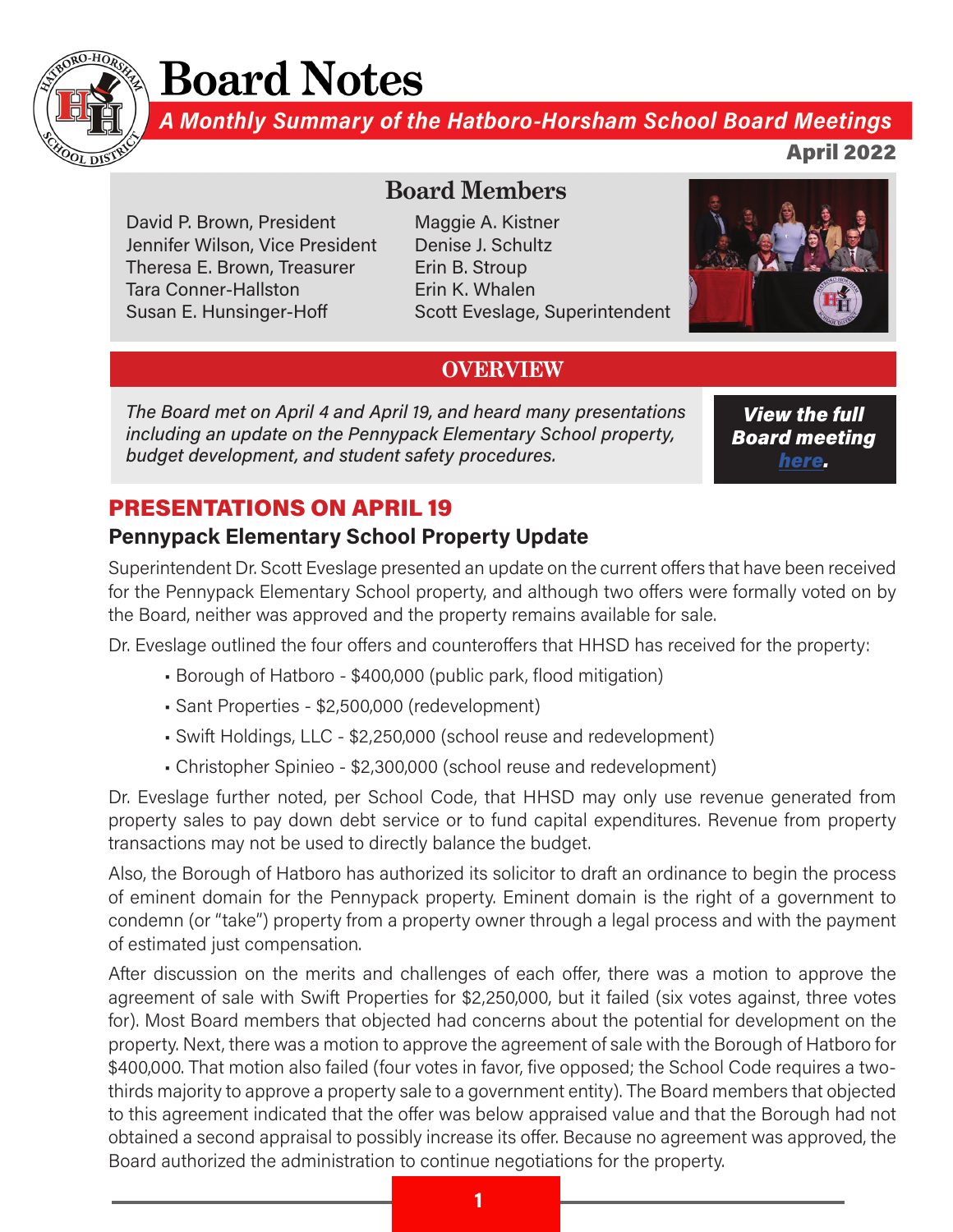### PRESENTATIONS (cont'd)

#### 2022-2023 Budget Development

Bill Stone, Director of Business Affairs, presented an update on the 2022-2023 budget development process. Since Mr. Stone's budget presentation on February 22, the District's budget deficit has been reduced to approximately \$3.6 million from \$4.5 million. If HHSD increases real estate taxes by the maximum amount permitted by Act 1 (3.4%), the deficit would fall to just over \$1 million. Since February, projected revenues increased to \$116.7 million from \$116.4 million, while projected expenditures decreased to \$120.3 million from \$120.9 million. The Administration will recommend a Proposed Final Budget for approval on May 16 and a Final Budget on June 20.

## Crooked Billet: Student Leadership through the Media/TV Studio

Crooked Billet Elementary School Principal Kelli Sendel, 5th grade teachers Tiffany Hood and Meghan Daily, and several 5th grade students presented on leadership opportunities through the school's Media/TV Studio. Students described their various roles — both on and off camera — and necessary skills involved in producing the daily morning announcements including collaboration, communication, and responsibility.

#### Hatboro-Horsham High School: Student Voice

High School Principal Dennis Williams, High School English teacher Kim English-Murphy, and High School students Mahdia Ahmed and Seth Cooper presented on student voice, a method of engaging students by responding to their input as to what happens within the school and classroom. The Senior Leadership Seminar, a course designed to help top students develop, practice, and enhance leadership skills is one example of student voice. Students Mahdia and Seth discussed Key Club's "Multicultural Carnival" (held on April 30) that shared school spirit with the community and celebrated the school's appreciation for diversity and representation, all while raising money for the Kids in Need Foundation.

### Safety and Security Presentation

Rick Kerrigan, Director of Safety & Security, presented on changing student security procedures through the ALICE Model (Alert, Lockdown, Inform, Counter, Evacuate) that HHSD will adopt this spring. Mr. Kerrigan discussed the District's ongoing effort to modify its current emergency response to an armed intruder, shifting away from the current "lockdown" protocol. Mr. Kerrigan and a team of administrators developed age-appropriate lesson plans to teach the ALICE method to students. HHSD will notify families of its intent to modify the existing protocol.

# ACTIONS

#### Business Office Actions

The Board approved:

- The 2021-2022 School Year Calendar, which has been revised due to the lack of necessity to close schools for a second winter weather event. The last day for student attendance will be Thursday, June 16, 2022.
- The 2022-2023 MCIU Subcontract Agreement for ACCESS Program.

#### Personnel Actions

HHSD is pleased to welcome Felicia Harrison as a special education teacher. The District congratulated Colleen McKenna, kindergarten teacher at Blair Mill, on her retirement after 14 years of service to the District; Jo-Ann Evans, 4th grade teacher at Crooked Billet, after 22 years of service to the District.; and Patricia Durics, 2nd grade teacher at Blair Mill, after 35 years of service to the District.